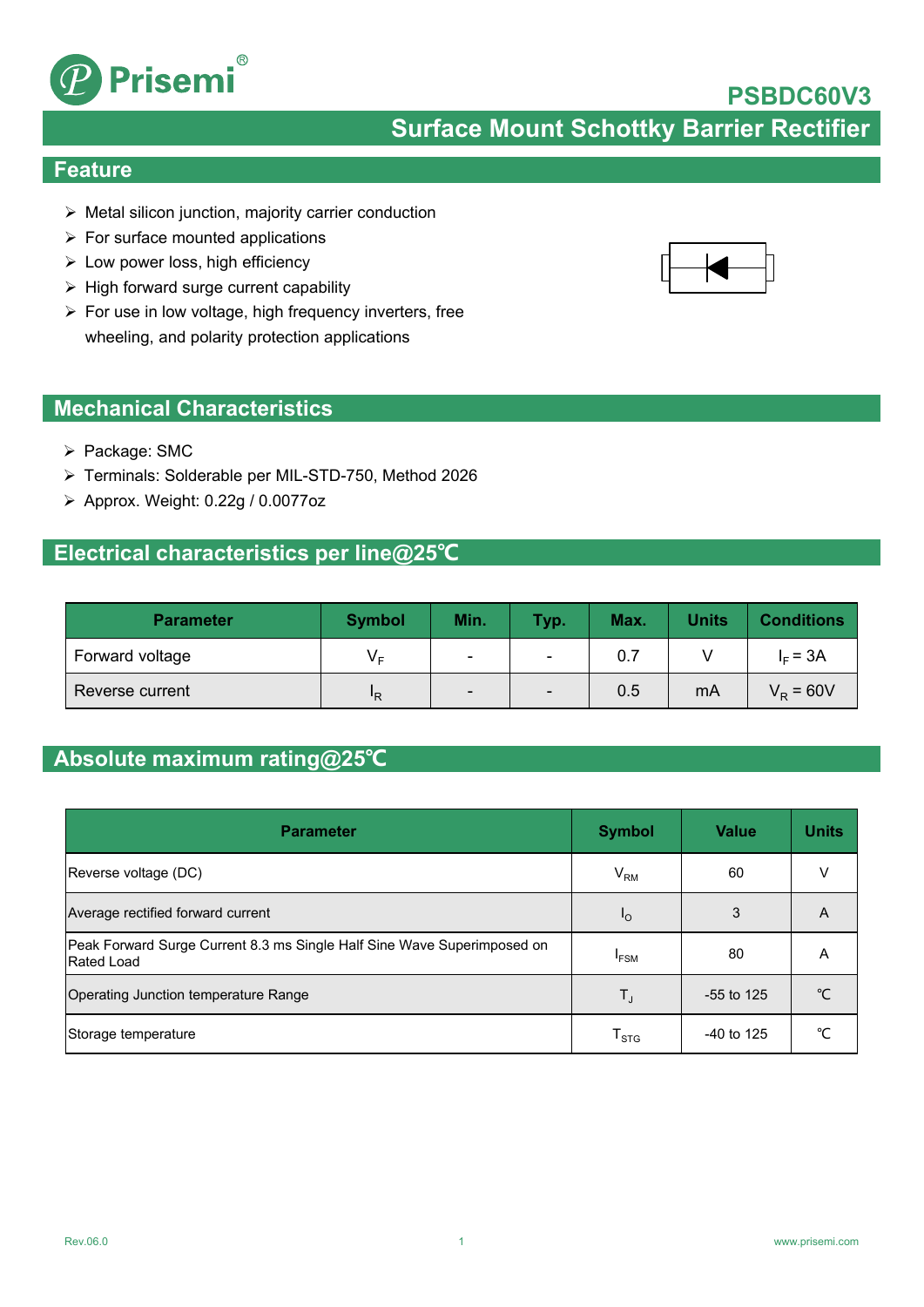# **Surface Mount Schottky Barrier Rectifier Mateurer 2018 1998 PSBDC60V3**

## **Typical Characteristics**



**Forward Surage Current** 



Fig.6- Typical Transient Thermal Impedance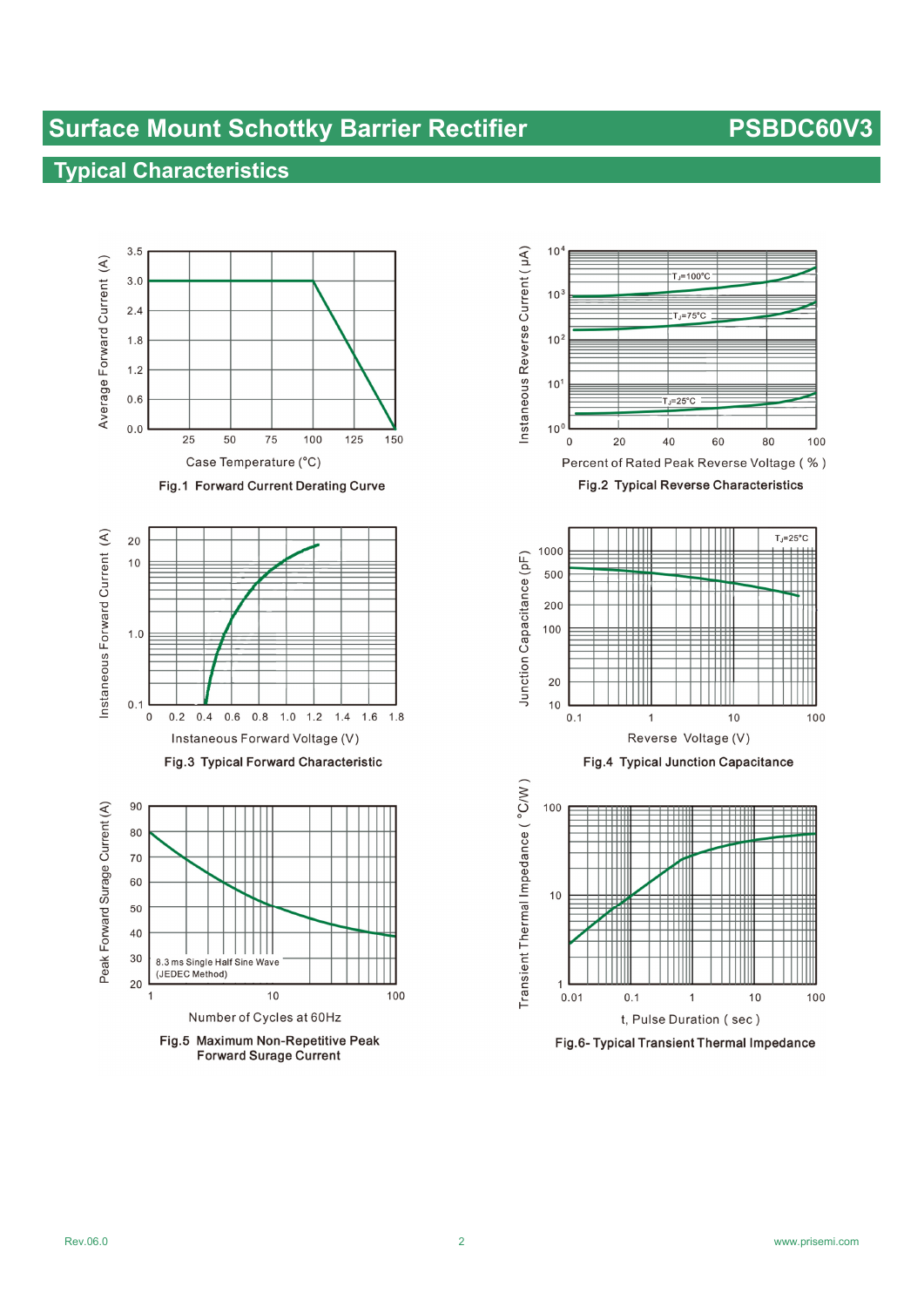# **Surface Mount Schottky Barrier Rectifier PSBDC60V3**

### **Solder Reflow Recommendation**



### **Product dimension (SMC)**





Top View **Bottom View** 





Suggested PCB Layout Unit:mm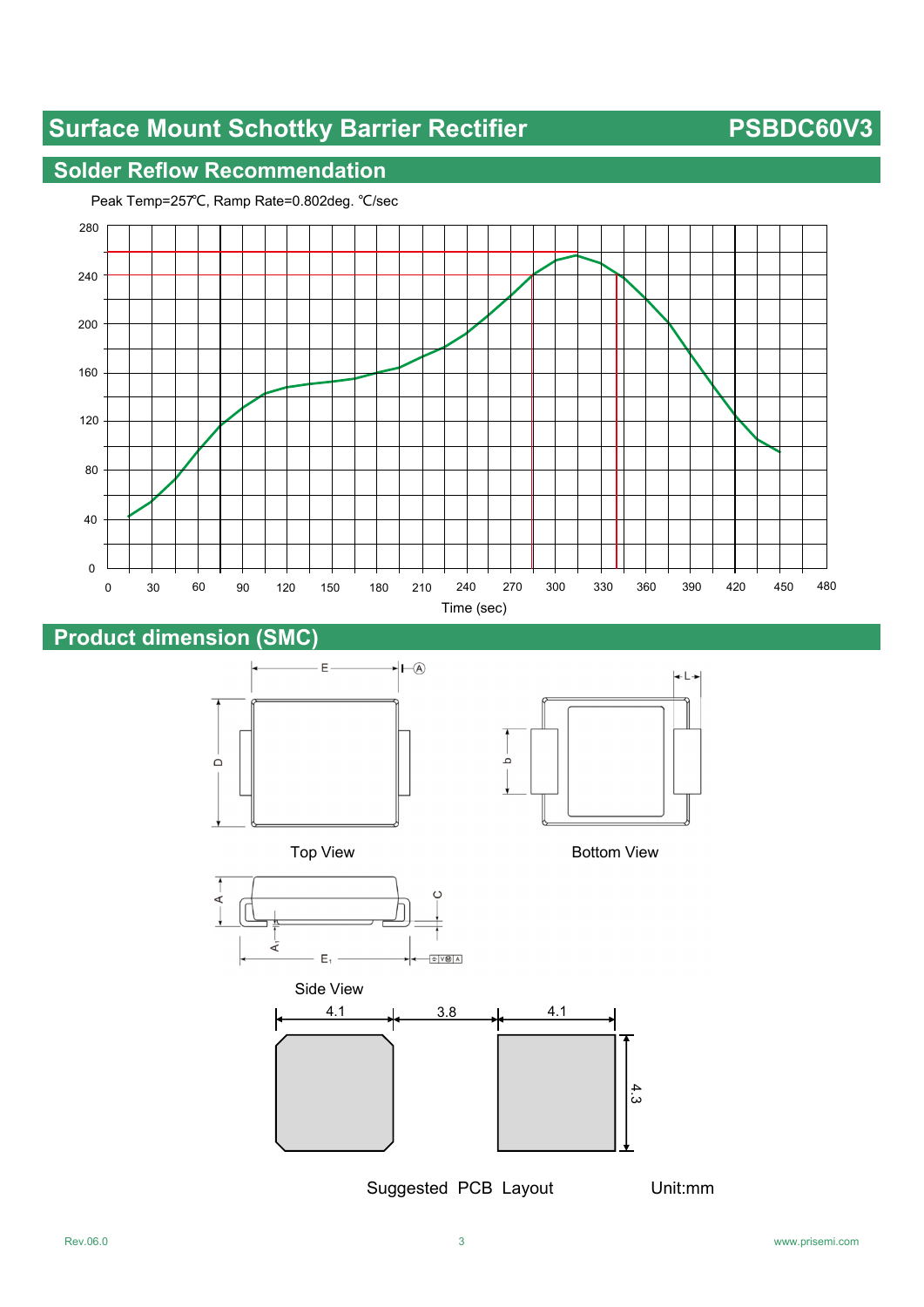# **Surface Mount Schottky Barrier Rectifier Mate Access PSBDC60V3**

| Dim   |      | <b>Millimeters</b> | <b>Inches</b> |            |  |
|-------|------|--------------------|---------------|------------|--|
|       | Min  | <b>Max</b>         | Min           | <b>Max</b> |  |
| A     | 2.00 | 2.62               | 0.079         | 0.103      |  |
| E     | 6.50 | 7.00               | 0.256         | 0.276      |  |
| D     | 5.60 | 6.20               | 0.220         | 0.244      |  |
| $E_1$ | 7.50 | 8.00               | 0.299         | 0.315      |  |
| $A_1$ | 0.05 | 0.21               | 0.002         | 0.008      |  |
| C     | 0.15 | 0.31               | 0.006         | 0.012      |  |
| L     | 0.90 | 1.60               | 0.035         | 0.063      |  |
| b     | 2.75 | 3.25               | 0.108         | 0.128      |  |